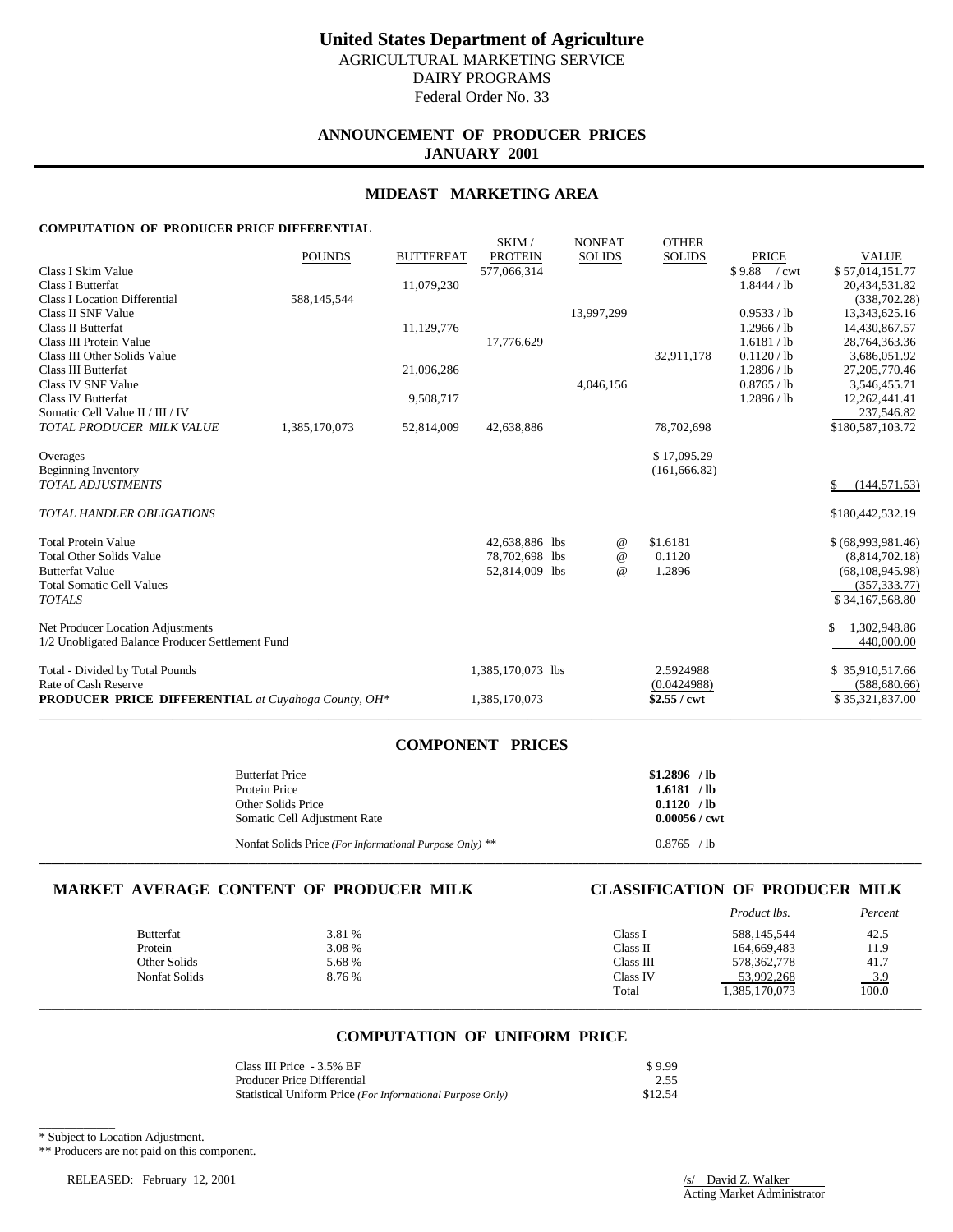# **ANNOUNCEMENT OF PRODUCER PRICES FEBRUARY 2001**

## **MIDEAST MARKETING AREA**

SKIM / NONEAT OTHER

# **COMPUTATION OF PRODUCER PRICE DIFFERENTIAL**

|                                                            |               |                  | <b>SIXIIVI</b>    | <b>IVOIVEAT</b> | <b>OTTLE</b> N |                |                    |
|------------------------------------------------------------|---------------|------------------|-------------------|-----------------|----------------|----------------|--------------------|
|                                                            | <b>POUNDS</b> | <b>BUTTERFAT</b> | <b>PROTEIN</b>    | <b>SOLIDS</b>   | <b>SOLIDS</b>  | <b>PRICE</b>   | <b>VALUE</b>       |
| Class I Skim Value                                         |               |                  | 508,867,576       |                 |                | \$9.89<br>/cwt | \$50,327,003.27    |
| Class I Butterfat                                          |               | 9,737,688        |                   |                 |                | 1.2552 / lb    | 12,222,745.98      |
| <b>Class I Location Differential</b>                       | 518,605,264   |                  |                   |                 |                |                | (289, 681.50)      |
| Class II SNF Value                                         |               |                  |                   | 6,624,368       |                | 0.9544 / lb    | 6,322,296.87       |
| Class II Butterfat                                         |               | 8,326,592        |                   |                 |                | 1.4696 / lb    | 12,236,759.58      |
| Class III Protein Value                                    |               |                  | 17,087,869        |                 |                | 1.4951 / lb    | 25,548,072.94      |
| Class III Other Solids Value                               |               |                  |                   |                 | 31,844,456     | $0.1199$ / lb  | 3,818,150.28       |
| <b>Class III Butterfat</b>                                 |               | 20,111,404       |                   |                 |                | 1.4626 / lb    | 29,414,939.49      |
| Class IV SNF Value                                         |               |                  |                   | 2,739,455       |                | 0.8737 / lb    | 2,393,461.84       |
| <b>Class IV Butterfat</b>                                  |               | 6,982,685        |                   |                 |                | 1.4626 / lb    | 10,212,875.12      |
| Somatic Cell Value II / III / IV                           |               |                  |                   |                 |                |                | 258,535.35         |
| TOTAL PRODUCER MILK VALUE                                  | 1,195,216,203 | 45,158,369       | 36,578,719        |                 | 68,011,865     |                | \$152,465,159.22   |
| Overages                                                   |               |                  |                   |                 | \$20,397.82    |                |                    |
| <b>Beginning Inventory</b>                                 |               |                  |                   |                 | (38, 779.81)   |                |                    |
| <b>TOTAL ADJUSTMENTS</b>                                   |               |                  |                   |                 |                |                | (18, 381.99)       |
| <b>TOTAL HANDLER OBLIGATIONS</b>                           |               |                  |                   |                 |                |                | \$152,446,777.23   |
| <b>Total Protein Value</b>                                 |               |                  | 36,578,719 lbs    | @               | \$1.4951       |                | \$ (54,688,842.77) |
| <b>Total Other Solids Value</b>                            |               |                  | 68,011,865 lbs    | $^{\omega}{}$   | 0.1199         |                | (8,154,622.62)     |
| <b>Butterfat Value</b>                                     |               |                  | 45,158,369 lbs    | $\omega$        | 1.4626         |                | (66,048,630.48)    |
| <b>Total Somatic Cell Values</b>                           |               |                  |                   |                 |                |                | (399, 846.75)      |
| <b>TOTALS</b>                                              |               |                  |                   |                 |                |                | \$23,154,834.61    |
| Net Producer Location Adjustments                          |               |                  |                   |                 |                |                | \$<br>996,906.34   |
| 1/2 Unobligated Balance Producer Settlement Fund           |               |                  |                   |                 |                |                | 457,000.00         |
| Total - Divided by Total Pounds                            |               |                  | 1,195,216,203 lbs |                 | 2.0589364      |                | \$24,608,740.95    |
| Rate of Cash Reserve                                       |               |                  |                   |                 | (0.0489364)    |                | (584, 895.78)      |
| <b>PRODUCER PRICE DIFFERENTIAL</b> at Cuyahoga County, OH* |               |                  | 1,195,216,203     |                 | \$2.01 / cwt   |                | \$24,023,845.17    |
|                                                            |               |                  |                   |                 |                |                |                    |

# **COMPONENT PRICES**

| <b>Butterfat Price</b>                                  | $$1.4626$ /lb   |
|---------------------------------------------------------|-----------------|
| Protein Price                                           | $1.4951$ /lb    |
| Other Solids Price                                      | 0.1199 / h      |
| Somatic Cell Adjustment Rate                            | $0.00057 /$ cwt |
| Nonfat Solids Price (For Informational Purpose Only) ** | 0.8737 / h      |

**\_\_\_\_\_\_\_\_\_\_\_\_\_\_\_\_\_\_\_\_\_\_\_\_\_\_\_\_\_\_\_\_\_\_\_\_\_\_\_\_\_\_\_\_\_\_\_\_\_\_\_\_\_\_\_\_\_\_\_\_\_\_\_\_\_\_\_\_\_\_\_\_\_\_\_\_\_\_\_\_\_\_\_\_\_\_\_\_\_\_\_\_\_\_\_\_\_\_\_\_\_\_\_\_\_\_\_\_\_\_\_\_\_\_\_\_\_\_\_\_\_\_\_\_\_\_\_\_\_\_\_\_\_\_\_\_\_\_\_**

# **MARKET AVERAGE CONTENT OF PRODUCER MILK CLASSIFICATION OF PRODUCER MILK**

|               |        |           | Product lbs.  | Percent |
|---------------|--------|-----------|---------------|---------|
| Butterfat     | 3.78 % | Class I   | 518,605,264   | 43.4    |
| Protein       | 3.06 % | Class II  | 81,011,195    | 6.8     |
| Other Solids  | 5.69 % | Class III | 558,457,479   | 46.7    |
| Nonfat Solids | 8.75 % | Class IV  | 37, 142, 265  | 3.1     |
|               |        | Total     | 1,195,216,203 | 100.0   |
|               |        |           |               |         |

# **COMPUTATION OF UNIFORM PRICE**

| Class III Price - 3.5% BF                                  | \$10.27 |
|------------------------------------------------------------|---------|
| <b>Producer Price Differential</b>                         | 2.01    |
| Statistical Uniform Price (For Informational Purpose Only) | \$12.28 |

\_\_\_\_\_\_\_\_\_\_\_\_ \* Subject to Location Adjustment.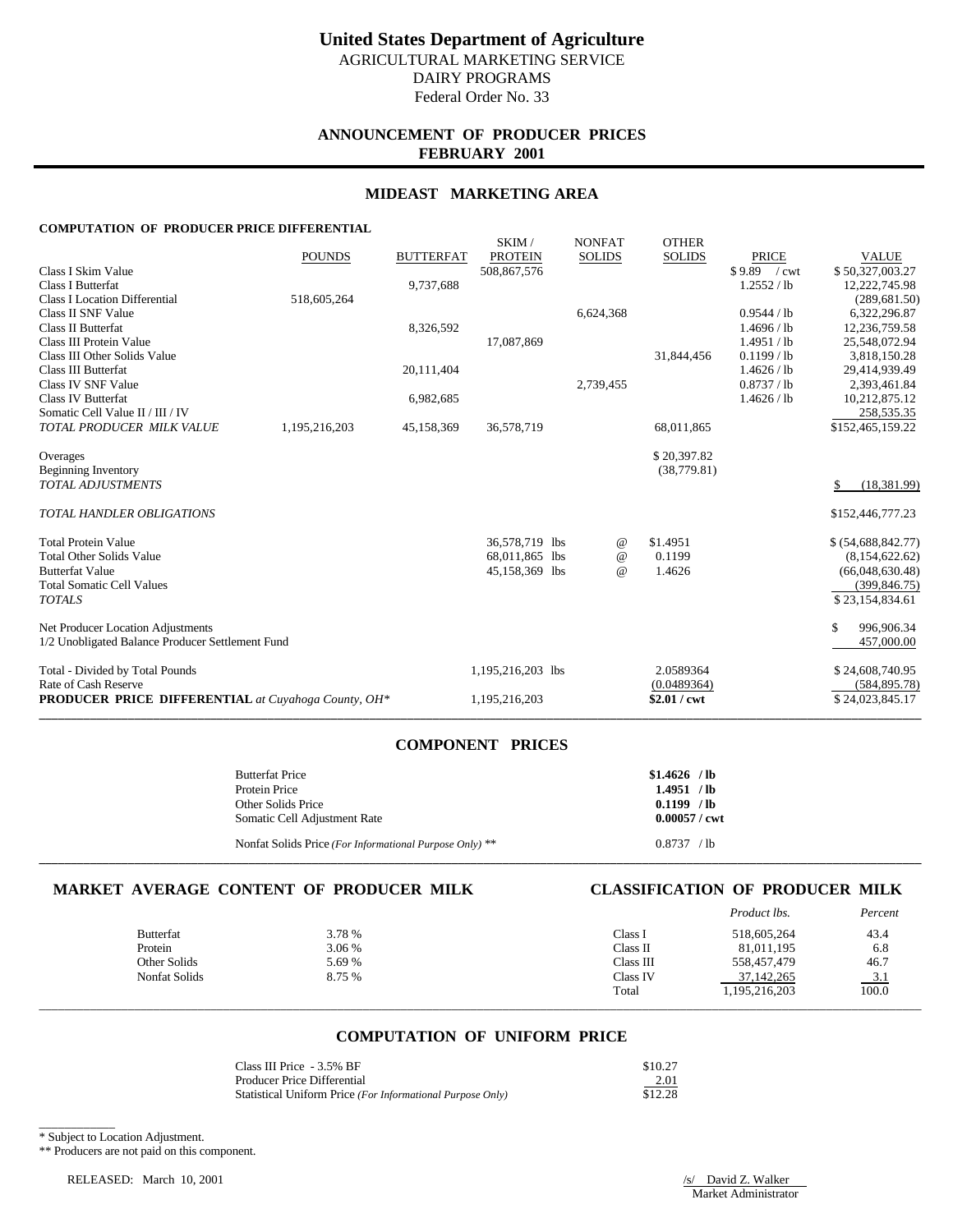# **ANNOUNCEMENT OF PRODUCER PRICES MARCH 2001**

## **MIDEAST MARKETING AREA**

SKIM / NONFAT OTHER

# **COMPUTATION OF PRODUCER PRICE DIFFERENTIAL**

|                                                            | <b>POUNDS</b> | <b>BUTTERFAT</b> | OIYUVI /<br><b>PROTEIN</b> | <b>IVUITLAI</b><br><b>SOLIDS</b> | $\sigma$ is the independent<br><b>SOLIDS</b> | <b>PRICE</b>  | <b>VALUE</b>       |
|------------------------------------------------------------|---------------|------------------|----------------------------|----------------------------------|----------------------------------------------|---------------|--------------------|
| Class I Skim Value                                         |               |                  | 581,442,142                |                                  |                                              | $$9.86$ / cwt | \$57,330,195.23    |
| <b>Class I Butterfat</b>                                   |               | 11,021,326       |                            |                                  |                                              | 1.4683 / lb   | 16,182,612.96      |
| <b>Class I Location Differential</b>                       | 592,463,468   |                  |                            |                                  |                                              |               | (332, 866.16)      |
| Class II SNF Value                                         |               |                  |                            | 7,500,657                        |                                              | 0.9511 / lb   | 7,133,874.90       |
| <b>Class II Butterfat</b>                                  |               | 9,966,066        |                            |                                  |                                              | 1.6890 / lb   | 16,832,685.50      |
| Class III Protein Value                                    |               |                  | 19,075,150                 |                                  |                                              | 1.6498 / lb   | 31,470,182.44      |
| Class III Other Solids Value                               |               |                  |                            |                                  | 35,730,569                                   | 0.1039 / lb   | 3,712,406.14       |
| Class III Butterfat                                        |               | 22,863,130       |                            |                                  |                                              | 1.6820 / lb   | 38,455,784.66      |
| Class IV SNF Value                                         |               |                  |                            | 1,927,219                        |                                              | 0.8727 / lb   | 1,681,884.01       |
| <b>Class IV Butterfat</b>                                  |               | 6,493,662        |                            |                                  |                                              | 1.6820 / lb   | 10,922,339.49      |
| Somatic Cell Value II / III / IV                           |               |                  |                            |                                  |                                              |               | 305,956.57         |
| TOTAL PRODUCER MILK VALUE                                  | 1,338,060,577 | 50,344,184       | 40,825,182                 |                                  | 76,289,078                                   |               | \$183,695,055.74   |
| Overages                                                   |               |                  |                            |                                  | \$19,782.23                                  |               |                    |
| <b>Beginning Inventory</b>                                 |               |                  |                            |                                  | (9,059.09)                                   |               |                    |
| <b>TOTAL ADJUSTMENTS</b>                                   |               |                  |                            |                                  |                                              |               | 10,723.14          |
| <b>TOTAL HANDLER OBLIGATIONS</b>                           |               |                  |                            |                                  |                                              |               | \$183,705,778.88   |
| <b>Total Protein Value</b>                                 |               |                  | 40,825,182 lbs             | @                                | \$1.6498                                     |               | \$ (67,353,385.26) |
| <b>Total Other Solids Value</b>                            |               |                  | 76,289,078 lbs             | $^{\omega}{}$                    | 0.1039                                       |               | (7,926,435,19)     |
| <b>Butterfat Value</b>                                     |               |                  | 50,344,184 lbs             | $\omega$                         | 1.6820                                       |               | (84,678,917.50)    |
| <b>Total Somatic Cell Values</b>                           |               |                  |                            |                                  |                                              |               | (490, 866.74)      |
| <b>TOTALS</b>                                              |               |                  |                            |                                  |                                              |               | \$23,256,174.19    |
| Net Producer Location Adjustments                          |               |                  |                            |                                  |                                              |               | \$1,203,369.50     |
| 1/2 Unobligated Balance Producer Settlement Fund           |               |                  |                            |                                  |                                              |               | 487,000.00         |
| Total - Divided by Total Pounds                            |               |                  | 1,338,060,577 lbs          |                                  | 1.8643807                                    |               | \$24,946,543.69    |
| Rate of Cash Reserve                                       |               |                  |                            |                                  | (0.0443807)                                  |               | (593, 840.65)      |
| <b>PRODUCER PRICE DIFFERENTIAL</b> at Cuyahoga County, OH* |               |                  | 1,338,060,577              |                                  | $$1.82$ / cwt                                |               | \$24,352,703.04    |
|                                                            |               |                  |                            |                                  |                                              |               |                    |

# **COMPONENT PRICES**

| <b>Butterfat Price</b>                                  | $$1.6820$ /lb          |
|---------------------------------------------------------|------------------------|
| Protein Price                                           | $1.6498$ / lb          |
| Other Solids Price                                      | $0.1039$ /lb           |
| Somatic Cell Adjustment Rate                            | $0.00064 / \text{cwt}$ |
| Nonfat Solids Price (For Informational Purpose Only) ** | 0.8727 / h             |

**\_\_\_\_\_\_\_\_\_\_\_\_\_\_\_\_\_\_\_\_\_\_\_\_\_\_\_\_\_\_\_\_\_\_\_\_\_\_\_\_\_\_\_\_\_\_\_\_\_\_\_\_\_\_\_\_\_\_\_\_\_\_\_\_\_\_\_\_\_\_\_\_\_\_\_\_\_\_\_\_\_\_\_\_\_\_\_\_\_\_\_\_\_\_\_\_\_\_\_\_\_\_\_\_\_\_\_\_\_\_\_\_\_\_\_\_\_\_\_\_\_\_\_\_\_\_\_\_\_\_\_\_\_\_\_\_\_\_\_**

# **MARKET AVERAGE CONTENT OF PRODUCER MILK CLASSIFICATION OF PRODUCER MILK**

|                  |        |           | Product lbs.  | Percent |
|------------------|--------|-----------|---------------|---------|
| <b>Butterfat</b> | 3.76 % | Class I   | 592,463,468   | 44.3    |
| Protein          | 3.05 % | Class II  | 92,306,848    | 6.9     |
| Other Solids     | 5.70 % | Class III | 625,570,509   | 46.7    |
| Nonfat Solids    | 8.75 % | Class IV  | 27,719,752    | $-2.1$  |
|                  |        | Total     | 1,338,060,577 | 100.0   |
|                  |        |           |               |         |

# **COMPUTATION OF UNIFORM PRICE**

| Class III Price - 3.5% BF                                  | \$11.42 |
|------------------------------------------------------------|---------|
| <b>Producer Price Differential</b>                         | 1.82    |
| Statistical Uniform Price (For Informational Purpose Only) | \$13.24 |

\_\_\_\_\_\_\_\_\_\_\_\_ \* Subject to Location Adjustment.

\*\* Producers are not paid on this component.

RELEASED: April 12, 2001 /s/ David Z. Walker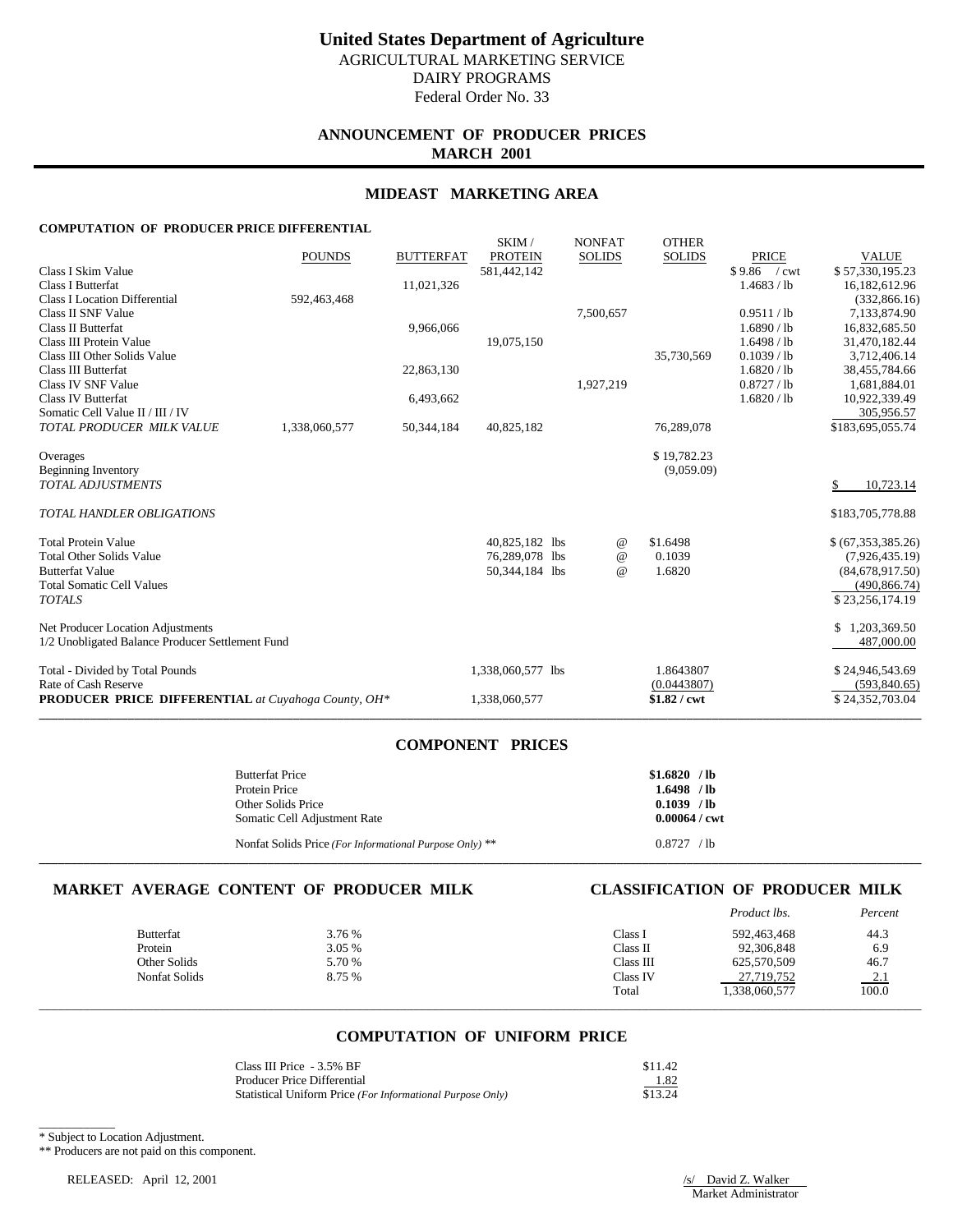# **ANNOUNCEMENT OF PRODUCER PRICES APRIL 2001**

## **MIDEAST MARKETING AREA**

SKIM / NONFAT OTHER

# **COMPUTATION OF PRODUCER PRICE DIFFERENTIAL**

| <b>SOLIDS</b><br>514,482,059<br>$$9.86$ / cwt<br>Class I Skim Value<br><b>Class I Butterfat</b><br>9,801,503<br>1.6922 / lb<br><b>Class I Location Differential</b><br>524,283,562 | \$50,727,931.04<br>16,586,103.37<br>(292, 621.52)<br>7,464,917.61 |
|------------------------------------------------------------------------------------------------------------------------------------------------------------------------------------|-------------------------------------------------------------------|
|                                                                                                                                                                                    |                                                                   |
|                                                                                                                                                                                    |                                                                   |
|                                                                                                                                                                                    |                                                                   |
| Class II SNF Value<br>0.9511 / lb<br>7,848,720                                                                                                                                     |                                                                   |
| <b>Class II Butterfat</b><br>1.9553 / lb<br>9,595,172                                                                                                                              | 18,761,439.85                                                     |
| Class III Protein Value<br>19,270,083<br>1.5443 / lb                                                                                                                               | 29,758,789.18                                                     |
| Class III Other Solids Value<br>0.1081 / lb<br>36,691,560                                                                                                                          | 3,966,357.61                                                      |
| Class III Butterfat<br>1.9483 / lb<br>22,611,564                                                                                                                                   | 44,054,110.17                                                     |
| Class IV SNF Value<br>3,498,231<br>0.8745 / lb                                                                                                                                     | 3,059,203.04                                                      |
| <b>Class IV Butterfat</b><br>1.9483 / lb<br>6,423,387                                                                                                                              | 12,514,684.88                                                     |
| Somatic Cell Value II / III / IV                                                                                                                                                   | 293,419.33                                                        |
| TOTAL PRODUCER MILK VALUE<br>1,306,014,576<br>39,293,625<br>48,431,626<br>74,598,933                                                                                               | \$186,894,334.56                                                  |
| \$28,579.96<br>Overages                                                                                                                                                            |                                                                   |
| <b>Beginning Inventory</b><br>(19,080.44)                                                                                                                                          |                                                                   |
| <b>TOTAL ADJUSTMENTS</b>                                                                                                                                                           | 9,499.52                                                          |
| <b>TOTAL HANDLER OBLIGATIONS</b>                                                                                                                                                   | \$186,903,834.08                                                  |
| <b>Total Protein Value</b><br>39,293,625 lbs<br>\$1.5443<br>@                                                                                                                      | \$ (60,681,145.08)                                                |
| <b>Total Other Solids Value</b><br>74,598,933 lbs<br>0.1081<br>$^{\omega}{}$                                                                                                       | (8,064,144.65)                                                    |
| 1.9483<br><b>Butterfat Value</b><br>48,431,626 lbs<br>$\omega$                                                                                                                     | (94, 359, 336.95)                                                 |
| <b>Total Somatic Cell Values</b>                                                                                                                                                   | (468, 369.97)                                                     |
| <b>TOTALS</b>                                                                                                                                                                      | \$23,330,837.43                                                   |
| Net Producer Location Adjustments                                                                                                                                                  | \$1,203,627.55                                                    |
| 1/2 Unobligated Balance Producer Settlement Fund                                                                                                                                   | 564,000.00                                                        |
| 1.9217599<br>Total - Divided by Total Pounds<br>1,306,014,576 lbs                                                                                                                  | \$25,098,464.98                                                   |
| Rate of Cash Reserve<br>(0.0417599)                                                                                                                                                | (545, 390.38)                                                     |
| \$1.88 / cwt<br><b>PRODUCER PRICE DIFFERENTIAL</b> at Cuyahoga County, OH*<br>1,306,014,576                                                                                        | \$24,553,074.60                                                   |

# **COMPONENT PRICES**

| <b>Butterfat Price</b>                                  | $$1.9483$ /lb   |
|---------------------------------------------------------|-----------------|
| Protein Price                                           | $1.5443$ / lb   |
| Other Solids Price                                      | 0.1081 / h      |
| Somatic Cell Adjustment Rate                            | $0.00067 /$ cwt |
| Nonfat Solids Price (For Informational Purpose Only) ** | 0.8745 / h      |

**\_\_\_\_\_\_\_\_\_\_\_\_\_\_\_\_\_\_\_\_\_\_\_\_\_\_\_\_\_\_\_\_\_\_\_\_\_\_\_\_\_\_\_\_\_\_\_\_\_\_\_\_\_\_\_\_\_\_\_\_\_\_\_\_\_\_\_\_\_\_\_\_\_\_\_\_\_\_\_\_\_\_\_\_\_\_\_\_\_\_\_\_\_\_\_\_\_\_\_\_\_\_\_\_\_\_\_\_\_\_\_\_\_\_\_\_\_\_\_\_\_\_\_\_\_\_\_\_\_\_\_\_\_\_\_\_\_\_\_**

# **MARKET AVERAGE CONTENT OF PRODUCER MILK CLASSIFICATION OF PRODUCER MILK**

|                  |        |           | Product lbs.  | Percent |
|------------------|--------|-----------|---------------|---------|
| <b>Butterfat</b> | 3.71 % | Class I   | 524, 283, 562 | 40.1    |
| Protein          | 3.01 % | Class II  | 96,173,951    | 7.4     |
| Other Solids     | 5.71 % | Class III | 640,501,127   | 49.0    |
| Nonfat Solids    | 8.72 % | Class IV  | 45,055,936    | $-3.5$  |
|                  |        | Total     | 1,306,014,576 | 100.0   |
|                  |        |           |               |         |

# **COMPUTATION OF UNIFORM PRICE**

| Class III Price - 3.5% BF                                  | \$12.06 |
|------------------------------------------------------------|---------|
| Producer Price Differential                                | 1.88    |
| Statistical Uniform Price (For Informational Purpose Only) | \$13.94 |

\_\_\_\_\_\_\_\_\_\_\_\_ \* Subject to Location Adjustment.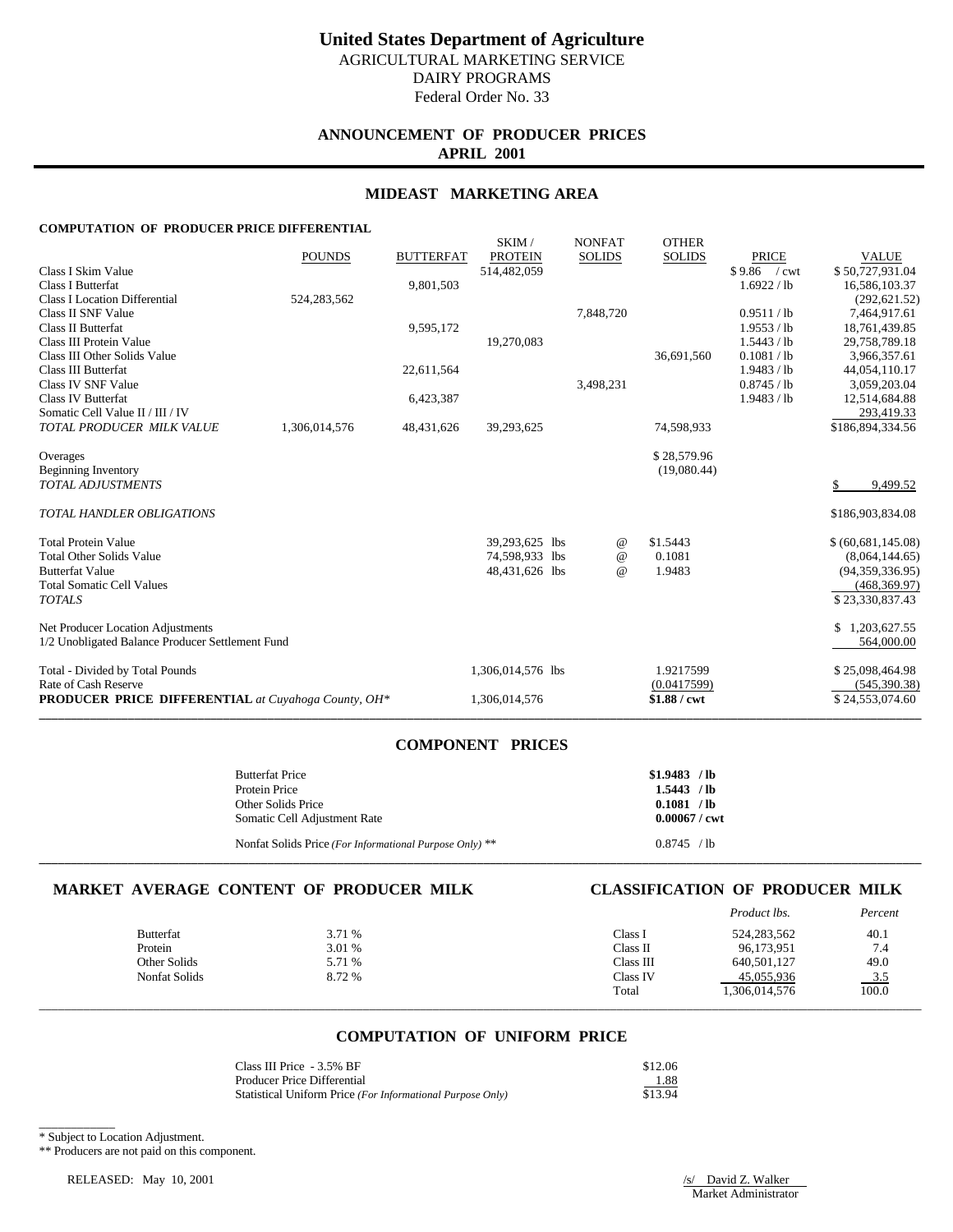Federal Order No. 33

# **ANNOUNCEMENT OF PRODUCER PRICES MAY 2001**

## **MIDEAST MARKETING AREA**

SKIM / NONFAT OTHER

### **COMPUTATION OF PRODUCER PRICE DIFFERENTIAL**

|                                                            | <b>POUNDS</b> | <b>BUTTERFAT</b> | <b>PROTEIN</b>    | <b>SOLIDS</b> | <b>SOLIDS</b> | <b>PRICE</b>      | <b>VALUE</b>       |
|------------------------------------------------------------|---------------|------------------|-------------------|---------------|---------------|-------------------|--------------------|
| Class I Skim Value                                         |               |                  | 539,154,245       |               |               | \$9.88<br>$/$ cwt | \$53,268,439.41    |
| <b>Class I Butterfat</b>                                   |               | 10,141,578       |                   |               |               | 1.9087 / lb       | 19,357,229.94      |
| <b>Class I Location Differential</b>                       | 549,295,823   |                  |                   |               |               |                   | (290, 494.26)      |
| Class II SNF Value                                         |               |                  |                   | 8,938,537     |               | 0.9533 / lb       | 8,521,107.29       |
| Class II Butterfat                                         |               | 10,375,188       |                   |               |               | 2.1261 / lb       | 22,058,687.23      |
| Class III Protein Value                                    |               |                  | 23,150,208        |               |               | 1.9108 / lb       | 44,235,417.45      |
| Class III Other Solids Value                               |               |                  |                   |               | 44.791.045    | $0.1229$ / lb     | 5,504,819.43       |
| Class III Butterfat                                        |               | 26,541,435       |                   |               |               | 2.1191 / lb       | 56,243,954.90      |
| Class IV SNF Value                                         |               |                  |                   | 2,670,680     |               | 0.8780 / lb       | 2,344,857.07       |
| <b>Class IV Butterfat</b>                                  |               | 6,174,516        |                   |               |               | 2.1191 / lb       | 13,084,416.91      |
| Somatic Cell Value II / III / IV                           |               |                  |                   |               |               |                   | 347,378.64         |
| TOTAL PRODUCER MILK VALUE                                  | 1,473,337,807 | 53,232,717       | 43,768,656        |               | 84,423,047    |                   | \$224,675,814.01   |
| Overages                                                   |               |                  |                   |               | \$133,704.51  |                   |                    |
| <b>Beginning Inventory</b>                                 |               |                  |                   |               | 41,713.88     |                   |                    |
| <b>TOTAL ADJUSTMENTS</b>                                   |               |                  |                   |               |               |                   | \$<br>175,418.39   |
| <b>TOTAL HANDLER OBLIGATIONS</b>                           |               |                  |                   |               |               |                   | \$224,851,232.40   |
| <b>Total Protein Value</b>                                 |               |                  | 43,768,656 lbs    | @             | \$1.9108      |                   | \$ (83,633,147.88) |
| <b>Total Other Solids Value</b>                            |               |                  | 84,423,047 lbs    | @             | 0.1229        |                   | (10, 375, 592.52)  |
| <b>Butterfat Value</b>                                     |               |                  | 53,232,717 lbs    | $^{\omega}{}$ | 2.1191        |                   | (112,805,450.61)   |
| <b>Total Somatic Cell Values</b>                           |               |                  |                   |               |               |                   | (512, 234.28)      |
| <b>TOTALS</b>                                              |               |                  |                   |               |               |                   | \$17,524,807.11    |
| Net Producer Location Adjustments                          |               |                  |                   |               |               |                   | \$1,527,492.28     |
| 1/2 Unobligated Balance Producer Settlement Fund           |               |                  |                   |               |               |                   | 550,000.00         |
| Total - Divided by Total Pounds                            |               |                  | 1,473,337,807 lbs |               | 1.3304688     |                   | \$19,602,299.39    |
| Rate of Cash Reserve                                       |               |                  |                   |               | (0.0404688)   |                   | (596, 242.13)      |
| <b>PRODUCER PRICE DIFFERENTIAL</b> at Cuyahoga County, OH* |               |                  | 1,473,337,807     |               | $$1.29$ / cwt |                   | \$19,006,057.26    |
|                                                            |               |                  |                   |               |               |                   |                    |

## **COMPONENT PRICES**

| <b>Butterfat Price</b>                                  | \$2.1191 / lb   |
|---------------------------------------------------------|-----------------|
| Protein Price                                           | 1.9108 / h      |
| Other Solids Price                                      | $0.1229$ /lb    |
| Somatic Cell Adjustment Rate                            | $0.00076 /$ cwt |
| Nonfat Solids Price (For Informational Purpose Only) ** | 0.8780 / h      |

**\_\_\_\_\_\_\_\_\_\_\_\_\_\_\_\_\_\_\_\_\_\_\_\_\_\_\_\_\_\_\_\_\_\_\_\_\_\_\_\_\_\_\_\_\_\_\_\_\_\_\_\_\_\_\_\_\_\_\_\_\_\_\_\_\_\_\_\_\_\_\_\_\_\_\_\_\_\_\_\_\_\_\_\_\_\_\_\_\_\_\_\_\_\_\_\_\_\_\_\_\_\_\_\_\_\_\_\_\_\_\_\_\_\_\_\_\_\_\_\_\_\_\_\_\_\_\_\_\_\_\_\_\_\_\_\_\_\_\_**

# **MARKET AVERAGE CONTENT OF PRODUCER MILK CLASSIFICATION OF PRODUCER MILK**

|                  |        |           | Product lbs.  | Percent |
|------------------|--------|-----------|---------------|---------|
| <b>Butterfat</b> | 3.61 % | Class I   | 549,295,823   | 37.3    |
| Protein          | 2.97 % | Class II  | 109,369,791   | 7.4     |
| Other Solids     | 5.73 % | Class III | 778,890,730   | 52.9    |
| Nonfat Solids    | 8.70 % | Class IV  | 35,781,463    | $-2.4$  |
|                  |        | Total     | 1,473,337,807 | 100.0   |
|                  |        |           |               |         |

# **COMPUTATION OF UNIFORM PRICE**

| Class III Price - 3.5% BF                                  | \$13.83 |
|------------------------------------------------------------|---------|
| <b>Producer Price Differential</b>                         | 1.29    |
| Statistical Uniform Price (For Informational Purpose Only) | \$15.12 |

\_\_\_\_\_\_\_\_\_\_\_\_ \* Subject to Location Adjustment.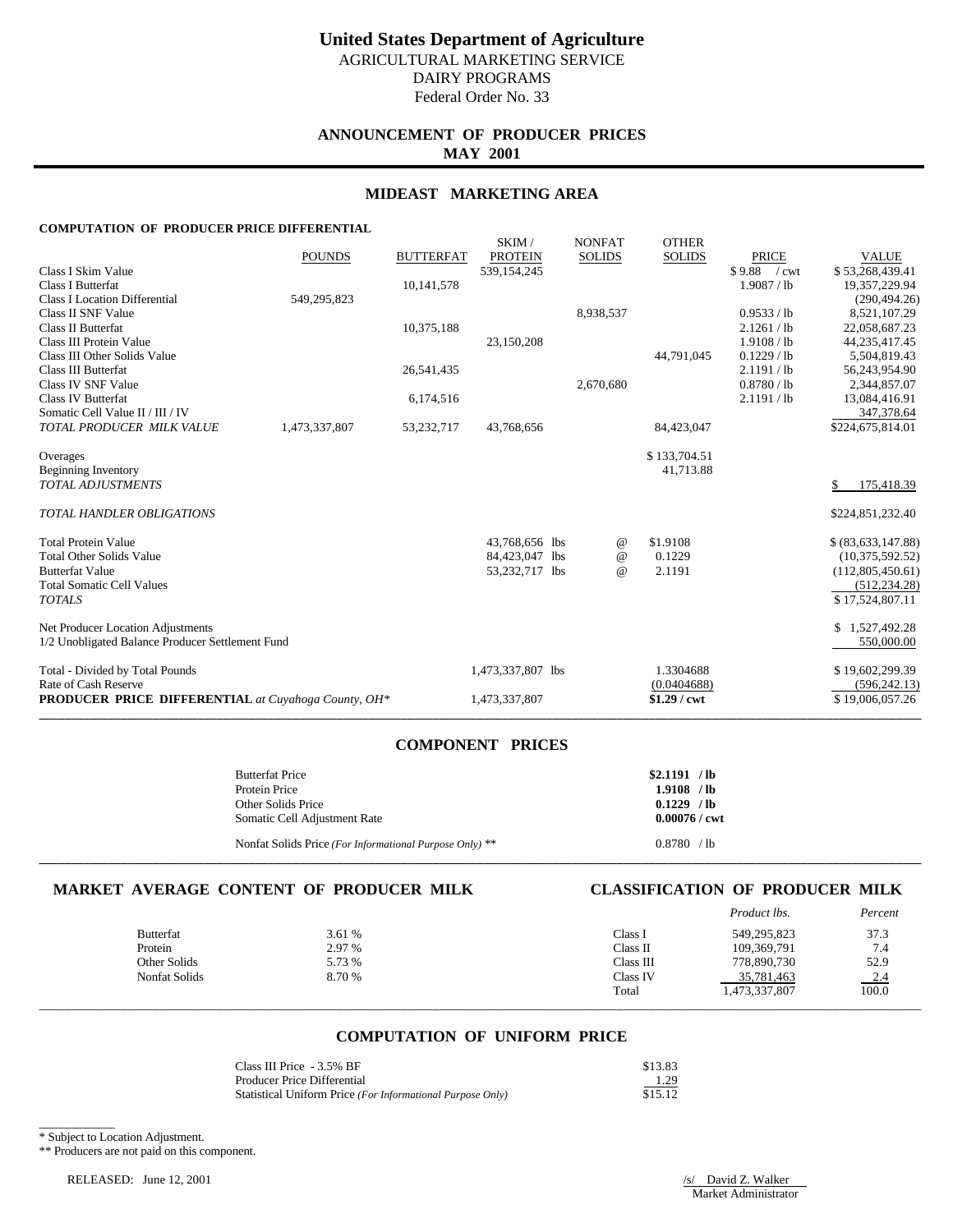# **ANNOUNCEMENT OF PRODUCER PRICES JUNE 2001**

## **MIDEAST MARKETING AREA**

SKIM / NONFAT OTHER

# **COMPUTATION OF PRODUCER PRICE DIFFERENTIAL**

|                                                            | <b>POUNDS</b> | <b>BUTTERFAT</b> | <b>PROTEIN</b>    | <b>SOLIDS</b> | <b>SOLIDS</b> | <b>PRICE</b>  | <b>VALUE</b>       |
|------------------------------------------------------------|---------------|------------------|-------------------|---------------|---------------|---------------|--------------------|
| Class I Skim Value                                         |               |                  | 499.768.558       |               |               | \$9.90 / cwt  | \$49,477,087.29    |
| <b>Class I Butterfat</b>                                   |               | 9,666,089        |                   |               |               | 2.1233 / lb   | 20,524,006.75      |
| <b>Class I Location Differential</b>                       | 509,434,647   |                  |                   |               |               |               | (275, 916.90)      |
| Class II SNF Value                                         |               |                  |                   | 14,584,988    |               | 0.9556 / lb   | 13,937,414.52      |
| <b>Class II Butterfat</b>                                  |               | 13,289,679       |                   |               |               | $2.2159$ / lb | 29,448,599.69      |
| Class III Protein Value                                    |               |                  | 23,645,746        |               |               | 2.1670 / lb   | 51,240,331.58      |
| Class III Other Solids Value                               |               |                  |                   |               | 46,044,708    | 0.1409 / lb   | 6,487,699.34       |
| Class III Butterfat                                        |               | 27,607,696       |                   |               |               | 2.2089 / lb   | 60,982,639.72      |
| Class IV SNF Value                                         |               |                  |                   | 8,239,771     |               | 0.8748 / lb   | 7,208,151.65       |
| <b>Class IV Butterfat</b>                                  |               | 6,159,061        |                   |               |               | 2.2089 / lb   | 13,604,749.87      |
| Somatic Cell Value II / III / IV                           |               |                  |                   |               |               |               | 325,934.77         |
| TOTAL PRODUCER MILK VALUE                                  | 1,585,679,090 | 56,722,525       | 46,644,772        |               | 90,756,848    |               | \$252,960,698.28   |
| Overages                                                   |               |                  |                   |               | \$102,251.61  |               |                    |
| <b>Beginning Inventory</b>                                 |               |                  |                   |               | 35,087.46     |               |                    |
| <b>TOTAL ADJUSTMENTS</b>                                   |               |                  |                   |               |               |               | 137,339.07<br>\$   |
| TOTAL HANDLER OBLIGATIONS                                  |               |                  |                   |               |               |               | \$253,098,037.35   |
| <b>Total Protein Value</b>                                 |               |                  | 46,644,772 lbs    | @             | \$2.1670      |               | \$(101,079,220.94) |
| <b>Total Other Solids Value</b>                            |               |                  | 90,756,848 lbs    | $^{\omega}{}$ | 0.1409        |               | (12,787,639.91)    |
| <b>Butterfat Value</b>                                     |               |                  | 56,722,525 lbs    | $\omega$      | 2.2089        |               | (125, 294, 385.50) |
| <b>Total Somatic Cell Values</b>                           |               |                  |                   |               |               |               | (412,992.01)       |
| <b>TOTALS</b>                                              |               |                  |                   |               |               |               | \$13,523,798.99    |
| Net Producer Location Adjustments                          |               |                  |                   |               |               |               | \$1,724,388.27     |
| 1/2 Unobligated Balance Producer Settlement Fund           |               |                  |                   |               |               |               | 567,891.12         |
| Total - Divided by Total Pounds                            |               |                  | 1,585,679,090 lbs |               | 0.9974325     |               | \$15,816,078.38    |
| Rate of Cash Reserve                                       |               |                  |                   |               | (0.0474325)   |               | (752, 127.23)      |
| <b>PRODUCER PRICE DIFFERENTIAL</b> at Cuyahoga County, OH* |               |                  | 1,585,679,090     |               | $$0.95 /$ cwt |               | \$15,063,951.15    |
|                                                            |               |                  |                   |               |               |               |                    |

## **COMPONENT PRICES**

| <b>Butterfat Price</b>                                  | $$2,2089$ /lb          |
|---------------------------------------------------------|------------------------|
| Protein Price                                           | $2.1670$ /lb           |
| Other Solids Price                                      | $0.1409$ /lb           |
| Somatic Cell Adjustment Rate                            | $0.00081 / \text{cwt}$ |
| Nonfat Solids Price (For Informational Purpose Only) ** | 0.8748 / h             |

**\_\_\_\_\_\_\_\_\_\_\_\_\_\_\_\_\_\_\_\_\_\_\_\_\_\_\_\_\_\_\_\_\_\_\_\_\_\_\_\_\_\_\_\_\_\_\_\_\_\_\_\_\_\_\_\_\_\_\_\_\_\_\_\_\_\_\_\_\_\_\_\_\_\_\_\_\_\_\_\_\_\_\_\_\_\_\_\_\_\_\_\_\_\_\_\_\_\_\_\_\_\_\_\_\_\_\_\_\_\_\_\_\_\_\_\_\_\_\_\_\_\_\_\_\_\_\_\_\_\_\_\_\_\_\_\_\_\_\_**

# **MARKET AVERAGE CONTENT OF PRODUCER MILK CLASSIFICATION OF PRODUCER MILK**

|                  |        |           | Product lbs.  | Percent |
|------------------|--------|-----------|---------------|---------|
| <b>Butterfat</b> | 3.58 % | Class I   | 509,434,647   | 32.1    |
| Protein          | 2.94 % | Class II  | 175,416,344   | 11.1    |
| Other Solids     | 5.72 % | Class III | 803,224,558   | 50.7    |
| Nonfat Solids    | 8.66%  | Class IV  | 97,603,541    | 6.1     |
|                  |        | Total     | 1,585,679,090 | 100.0   |
|                  |        |           |               |         |

# **COMPUTATION OF UNIFORM PRICE**

| Class III Price - 3.5% BF                                  | \$15.02 |
|------------------------------------------------------------|---------|
| Producer Price Differential                                | 0.95    |
| Statistical Uniform Price (For Informational Purpose Only) | \$15.97 |

\_\_\_\_\_\_\_\_\_\_\_\_ \* Subject to Location Adjustment.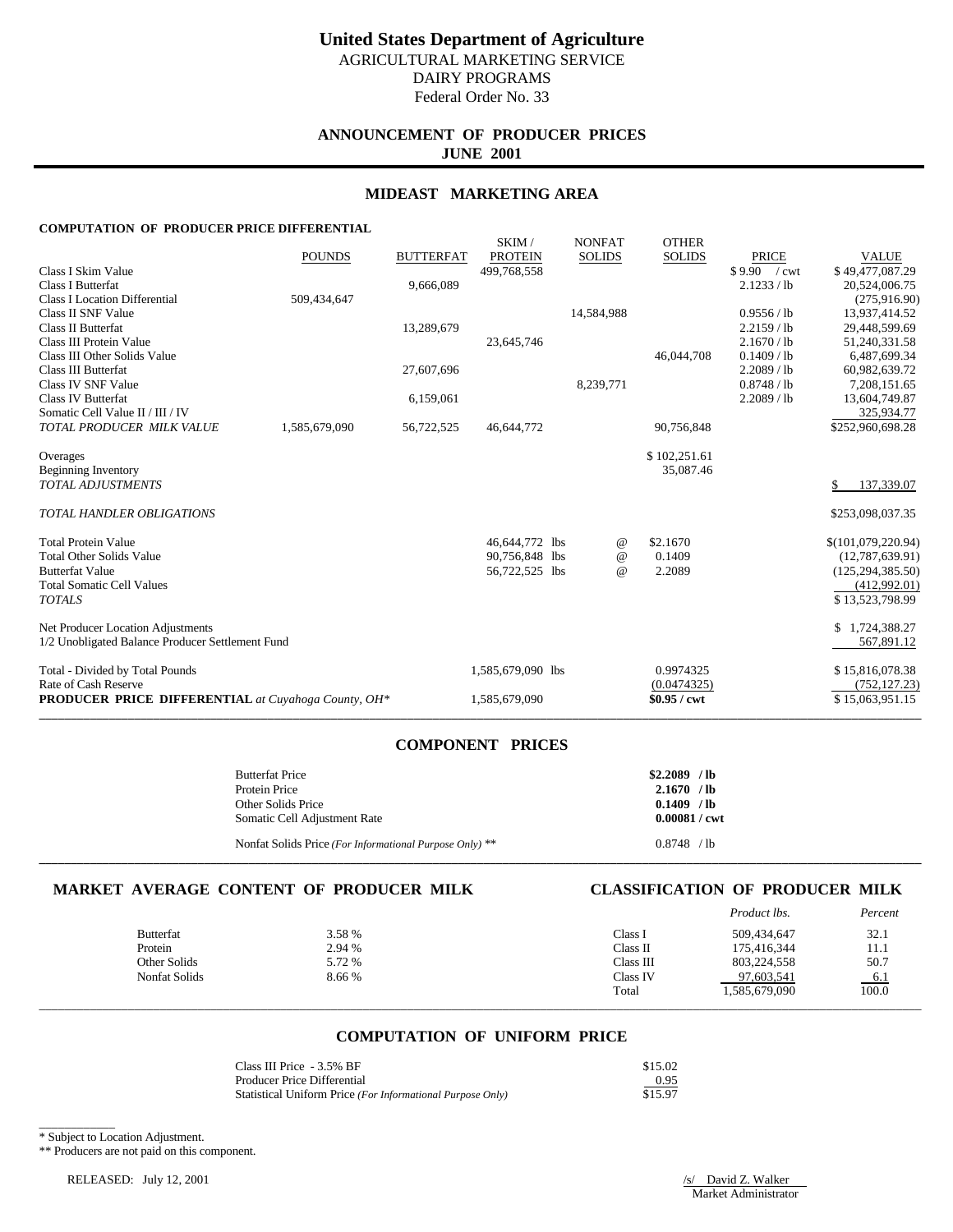Federal Order No. 33

# **ANNOUNCEMENT OF PRODUCER PRICES JULY 2001**

## **MIDEAST MARKETING AREA**

SKIM / NONFAT OTHER

### **COMPUTATION OF PRODUCER PRICE DIFFERENTIAL**

|                                                            | <b>POUNDS</b> | <b>BUTTERFAT</b> | <b>PROTEIN</b>    | <b>SOLIDS</b> | <b>SOLIDS</b> | <b>PRICE</b> | <b>VALUE</b>         |
|------------------------------------------------------------|---------------|------------------|-------------------|---------------|---------------|--------------|----------------------|
| Class I Skim Value                                         |               |                  | 500,881,666       |               |               | \$9.88 / cwt | \$49,487,108.60      |
| <b>Class I Butterfat</b>                                   |               | 9,662,245        |                   |               |               | 2.2304 / lb  | 21,550,671.26        |
| <b>Class I Location Differential</b>                       | 510,543,911   |                  |                   |               |               |              | (292, 976.55)        |
| Class II SNF Value                                         |               |                  |                   | 20,273,991    |               | 0.9533 / lb  | 19,327,195.63        |
| <b>Class II Butterfat</b>                                  |               | 15,653,518       |                   |               |               | 2.1953 / lb  | 34, 364, 168.02      |
| Class III Protein Value                                    |               |                  | 23,019,580        |               |               | 2.3175 / lb  | 53, 347, 876. 74     |
| Class III Other Solids Value                               |               |                  |                   |               | 45,531,773    | 0.1510 / lb  | 6,875,297.75         |
| Class III Butterfat                                        |               | 26,507,618       |                   |               |               | 2.1883 / lb  | 58,006,620.45        |
| Class IV SNF Value                                         |               |                  |                   | 8,916,217     |               | 0.8234 / lb  | 7,341,613.07         |
| <b>Class IV Butterfat</b>                                  |               | 6,469,680        |                   |               |               | 2.1883 / lb  | 14,157,600.77        |
| Somatic Cell Value II / III / IV                           |               |                  |                   |               |               |              | 99,518.43            |
| TOTAL PRODUCER MILK VALUE                                  | 1,651,285,026 | 58,293,061       | 47,940,611        |               | 94,649,348    |              | \$264,264,694.17     |
| Overages                                                   |               |                  |                   |               | \$61,555.49   |              |                      |
| <b>Beginning Inventory</b>                                 |               |                  |                   |               | 13,895.78     |              |                      |
| <b>TOTAL ADJUSTMENTS</b>                                   |               |                  |                   |               |               |              | 75,451.27            |
| TOTAL HANDLER OBLIGATIONS                                  |               |                  |                   |               |               |              | \$264,340,145.44     |
| <b>Total Protein Value</b>                                 |               |                  | 47,940,611 lbs    | @             | \$2.3175      |              | \$(111, 102, 366.09) |
| <b>Total Other Solids Value</b>                            |               |                  | 94,649,348 lbs    | $\omega$      | 0.1510        |              | (14,292,051.54)      |
| <b>Butterfat Value</b>                                     |               |                  | 58,293,061 lbs    | $\omega$      | 2.1883        |              | (127, 562, 705.37)   |
| <b>Total Somatic Cell Values</b>                           |               |                  |                   |               |               |              | (90, 908.29)         |
| <b>TOTALS</b>                                              |               |                  |                   |               |               |              | \$11,292,114.15      |
| Net Producer Location Adjustments                          |               |                  |                   |               |               |              | \$<br>1,680,458.70   |
| 1/2 Unobligated Balance Producer Settlement Fund           |               |                  |                   |               |               |              | 678,000.00           |
| Total - Divided by Total Pounds                            |               |                  | 1,651,285,026 lbs |               | 0.8266636     |              | \$13,650,572.85      |
| Rate of Cash Reserve                                       |               |                  |                   |               | (0.0466636)   |              | (770, 549.04)        |
| <b>PRODUCER PRICE DIFFERENTIAL</b> at Cuyahoga County, OH* |               |                  | 1,651,285,026     |               | \$0.78 / cwt  |              | \$12,880,023.81      |
|                                                            |               |                  |                   |               |               |              |                      |

# **COMPONENT PRICES**

| <b>Butterfat Price</b><br>Protein Price<br>Other Solids Price | $$2.1883$ /lb<br>$2.3175$ /lb<br>0.1510 / h |
|---------------------------------------------------------------|---------------------------------------------|
| Somatic Cell Adjustment Rate                                  | $0.00083 / \text{cwt}$                      |
| Nonfat Solids Price (For Informational Purpose Only) **       | 0.8234 / h                                  |

**\_\_\_\_\_\_\_\_\_\_\_\_\_\_\_\_\_\_\_\_\_\_\_\_\_\_\_\_\_\_\_\_\_\_\_\_\_\_\_\_\_\_\_\_\_\_\_\_\_\_\_\_\_\_\_\_\_\_\_\_\_\_\_\_\_\_\_\_\_\_\_\_\_\_\_\_\_\_\_\_\_\_\_\_\_\_\_\_\_\_\_\_\_\_\_\_\_\_\_\_\_\_\_\_\_\_\_\_\_\_\_\_\_\_\_\_\_\_\_\_\_\_\_\_\_\_\_\_\_\_\_\_\_\_\_\_\_\_\_**

# **MARKET AVERAGE CONTENT OF PRODUCER MILK CLASSIFICATION OF PRODUCER MILK**

|                  |        |           | <i>Product lbs.</i> | Percent |
|------------------|--------|-----------|---------------------|---------|
| <b>Butterfat</b> | 3.53 % | Class 1   | 510.543.911         | 30.9    |
| Protein          | 2.90 % | Class II  | 241.915.764         | 14.7    |
| Other Solids     | 5.73 % | Class III | 792,785,897         | 48.0    |
| Nonfat Solids    | 8.63 % | Class IV  | 106.039.454         | 6.4     |
|                  |        | Total     | 1.651.285.026       | 100.0   |

# **COMPUTATION OF UNIFORM PRICE**

\_\_\_\_\_\_\_\_\_\_\_\_\_\_\_\_\_\_\_\_\_\_\_\_\_\_\_\_\_\_\_\_\_\_\_\_\_\_\_\_\_\_\_\_\_\_\_\_\_\_\_\_\_\_\_\_\_\_\_\_\_\_\_\_\_\_\_\_\_\_\_\_\_\_\_\_\_\_\_\_\_\_\_\_\_\_\_\_\_\_\_\_\_\_\_\_\_\_\_\_\_\_\_\_\_\_\_\_\_\_\_\_\_\_\_\_\_\_\_\_\_\_\_\_\_\_\_\_\_\_\_\_\_\_\_\_\_\_\_

| Class III Price - 3.5% BF                                  | \$15.46 |
|------------------------------------------------------------|---------|
| Producer Price Differential                                | 0.78    |
| Statistical Uniform Price (For Informational Purpose Only) | \$16.24 |

\_\_\_\_\_\_\_\_\_\_\_\_ \* Subject to Location Adjustment.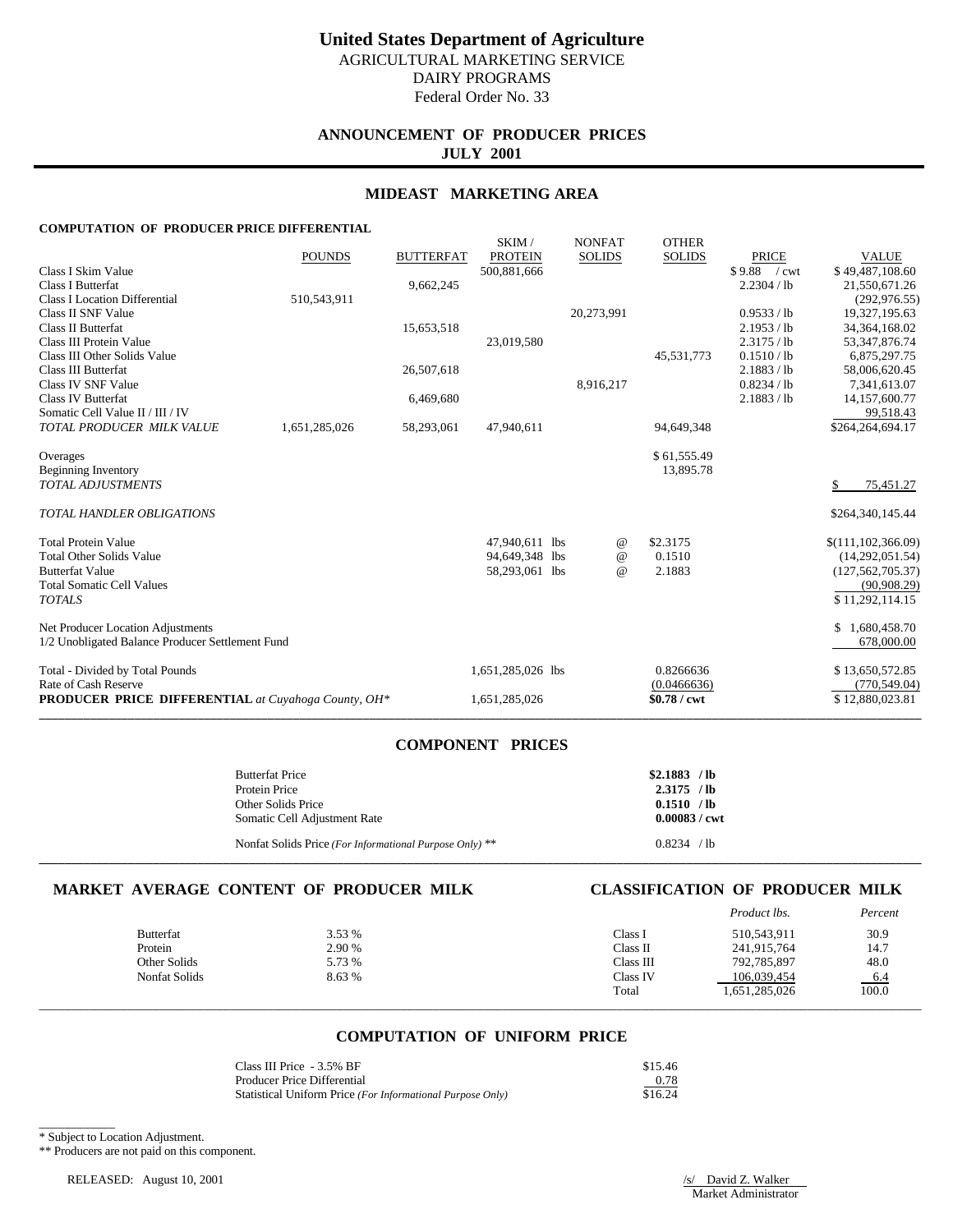# **ANNOUNCEMENT OF PRODUCER PRICES AUGUST 2001**

## **MIDEAST MARKETING AREA**

SKIM / NONEAT OTHER

# **COMPUTATION OF PRODUCER PRICE DIFFERENTIAL**

|                                                            |               |                  | <b>SIXIIVI</b>    | <b>IVOIVEAT</b> | <b>OTTLE</b> N |              |                    |
|------------------------------------------------------------|---------------|------------------|-------------------|-----------------|----------------|--------------|--------------------|
|                                                            | <b>POUNDS</b> | <b>BUTTERFAT</b> | <b>PROTEIN</b>    | <b>SOLIDS</b>   | <b>SOLIDS</b>  | <b>PRICE</b> | <b>VALUE</b>       |
| Class I Skim Value                                         |               |                  | 561,108,843       |                 |                | \$9.90 / cwt | \$55,549,775.50    |
| Class I Butterfat                                          |               | 10,762,833       |                   |                 |                | 2.2412 / lb  | 24, 121, 661. 31   |
| <b>Class I Location Differential</b>                       | 571,871,676   |                  |                   |                 |                |              | (323, 669.99)      |
| Class II SNF Value                                         |               |                  |                   | 20,516,048      |                | 0.9111 / lb  | 18,692,171.35      |
| Class II Butterfat                                         |               | 14,696,494       |                   |                 |                | 2.3046 / lb  | 33,869,540.02      |
| Class III Protein Value                                    |               |                  | 19,552,376        |                 |                | 2.2188 / lb  | 43,382,811.86      |
| Class III Other Solids Value                               |               |                  |                   |                 | 38,227,448     | 0.1535 / lb  | 5,867,913.28       |
| Class III Butterfat                                        |               | 22,828,950       |                   |                 |                | 2.2976 / lb  | 52,451,795.52      |
| Class IV SNF Value                                         |               |                  |                   | 4,161,145       |                | 0.8073 / lb  | 3,359,292.39       |
| <b>Class IV Butterfat</b>                                  |               | 5,910,043        |                   |                 |                | 2.2976 / lb  | 13,578,914.81      |
| Somatic Cell Value II / III / IV                           |               |                  |                   |                 |                |              | (219, 275.22)      |
| TOTAL PRODUCER MILK VALUE                                  | 1,539,609,595 | 54,198,320       | 44,947,075        |                 | 87,620,415     |              | \$250,330,930.83   |
| Overages                                                   |               |                  |                   |                 | \$108,774.23   |              |                    |
| <b>Beginning Inventory</b>                                 |               |                  |                   |                 | 67,670.86      |              |                    |
| <b>TOTAL ADJUSTMENTS</b>                                   |               |                  |                   |                 |                |              | 176,445.09<br>\$   |
| <b>TOTAL HANDLER OBLIGATIONS</b>                           |               |                  |                   |                 |                |              | \$250,507,375.92   |
| <b>Total Protein Value</b>                                 |               |                  | 44,947,075 lbs    | $^{\,a}$        | \$2.2188       |              | \$ (99,728,570.03) |
| <b>Total Other Solids Value</b>                            |               |                  | 87,620,415 lbs    | $^{\omega}{}$   | 0.1535         |              | (13, 449, 733.70)  |
| <b>Butterfat Value</b>                                     |               |                  | 54,198,320 lbs    | $\omega$        | 2.2976         |              | (124, 526, 060.09) |
| <b>Total Somatic Cell Values</b>                           |               |                  |                   |                 |                |              | 399,745.32         |
| <b>TOTALS</b>                                              |               |                  |                   |                 |                |              | \$13,202,757.42    |
| Net Producer Location Adjustments                          |               |                  |                   |                 |                |              | 1,611,028.16<br>\$ |
| 1/2 Unobligated Balance Producer Settlement Fund           |               |                  |                   |                 |                |              | 1,149,000.00       |
| Total - Divided by Total Pounds                            |               |                  | 1,539,609,595 lbs |                 | 1.0368074      |              | 15,962,785.58      |
| Rate of Cash Reserve                                       |               |                  |                   |                 | (0.0468074)    |              | (720, 651.22)      |
| <b>PRODUCER PRICE DIFFERENTIAL</b> at Cuyahoga County, OH* |               |                  | 1,539,609,595     |                 | $$0.99 /$ cwt  |              | \$15,242,134.36    |
|                                                            |               |                  |                   |                 |                |              |                    |

# **COMPONENT PRICES**

| <b>Butterfat Price</b><br>Protein Price<br>Other Solids Price                           | $$2.2976$ /lb<br>$2.2188$ /lb<br>0.1535 / h |  |
|-----------------------------------------------------------------------------------------|---------------------------------------------|--|
| Somatic Cell Adjustment Rate<br>Nonfat Solids Price (For Informational Purpose Only) ** | $0.00083 / \text{cwt}$<br>0.8073 / h        |  |

**\_\_\_\_\_\_\_\_\_\_\_\_\_\_\_\_\_\_\_\_\_\_\_\_\_\_\_\_\_\_\_\_\_\_\_\_\_\_\_\_\_\_\_\_\_\_\_\_\_\_\_\_\_\_\_\_\_\_\_\_\_\_\_\_\_\_\_\_\_\_\_\_\_\_\_\_\_\_\_\_\_\_\_\_\_\_\_\_\_\_\_\_\_\_\_\_\_\_\_\_\_\_\_\_\_\_\_\_\_\_\_\_\_\_\_\_\_\_\_\_\_\_\_\_\_\_\_\_\_\_\_\_\_\_\_\_\_\_\_**

# **MARKET AVERAGE CONTENT OF PRODUCER MILK CLASSIFICATION OF PRODUCER MILK**

|                  |        |           | Product lbs.  | Percent |
|------------------|--------|-----------|---------------|---------|
| <b>Butterfat</b> | 3.52 % | Class I   | 571,871,676   | 37.1    |
| Protein          | 2.92 % | Class II  | 244,461,693   | 15.9    |
| Other Solids     | 5.69 % | Class III | 670,750,833   | 43.6    |
| Nonfat Solids    | 8.61 % | Class IV  | 52, 525, 393  | $-3.4$  |
|                  |        | Total     | 1,539,609,595 | 100.0   |
|                  |        |           |               |         |

# **COMPUTATION OF UNIFORM PRICE**

| Class III Price - 3.5% BF                                  | \$15.55 |
|------------------------------------------------------------|---------|
| Producer Price Differential                                | 0.99    |
| Statistical Uniform Price (For Informational Purpose Only) | \$16.54 |

\_\_\_\_\_\_\_\_\_\_\_\_ \* Subject to Location Adjustment.

\*\* Producers are not paid on this component.

RELEASED: September 12, 2001 /s/ David Z. Walker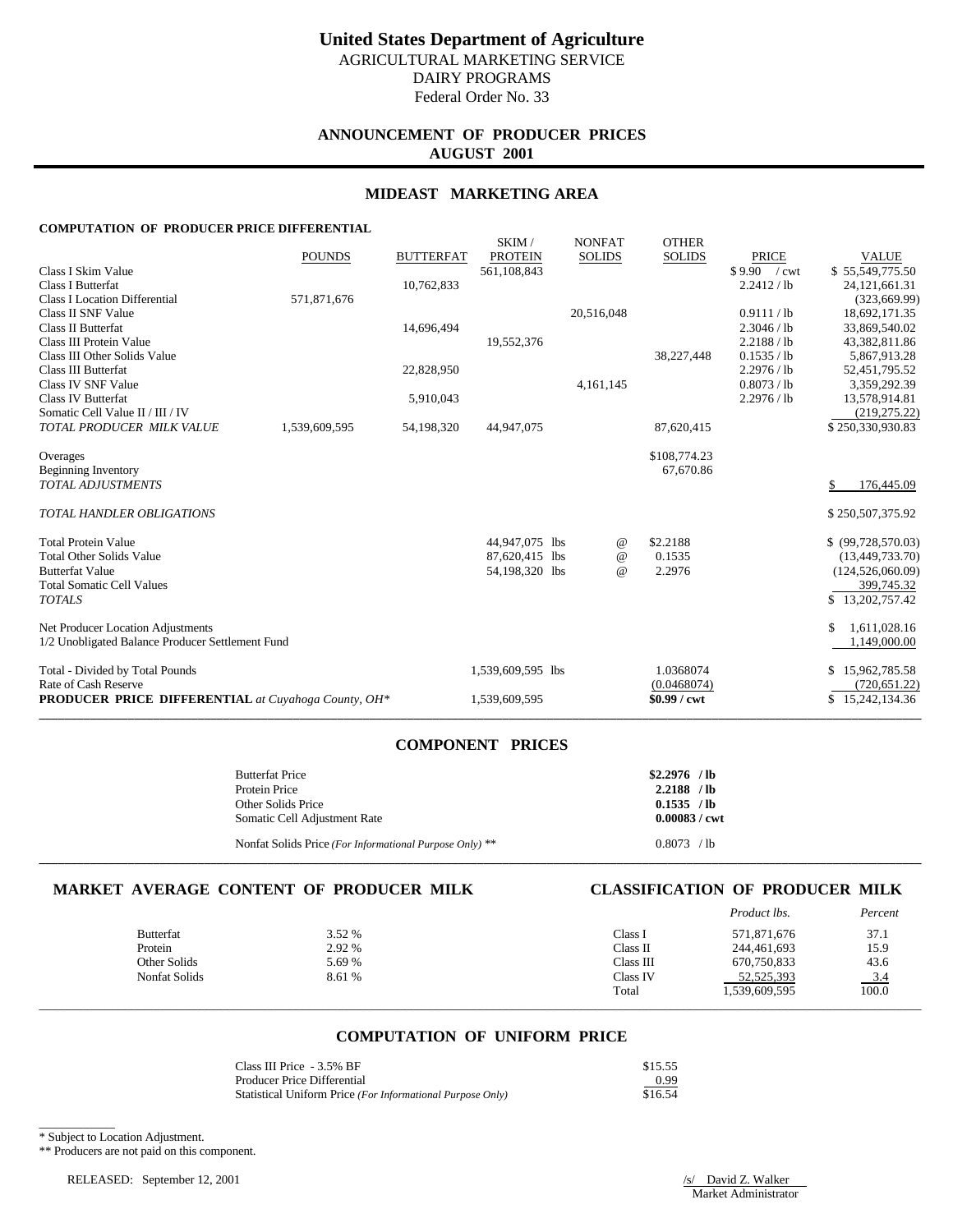# **United States Department of Agriculture** AGRICULTURAL MARKETING SERVICE DAIRY PROGRAMS Federal Order No. 33 **ANNOUNCEMENT OF PRODUCER PRICES**

## **SEPTEMBER 2001**

## **MIDEAST MARKETING AREA**

### **COMPUTATION OF PRODUCER PRICE DIFFERENTIAL**

|                                                            | <b>POUNDS</b> | <b>BUTTERFAT</b> | SKIM/<br><b>PROTEIN</b> | <b>NONFAT</b><br><b>SOLIDS</b> | <b>OTHER</b><br><b>SOLIDS</b> | <b>PRICE</b>                  | <b>VALUE</b>        |
|------------------------------------------------------------|---------------|------------------|-------------------------|--------------------------------|-------------------------------|-------------------------------|---------------------|
| Class I Skim Value                                         |               |                  | 532,099,092             |                                |                               | \$9.99<br>$\sqrt{\text{cwt}}$ | \$53,156,699.25     |
| <b>Class I Butterfat</b>                                   |               | 10,142,793       |                         |                                |                               | 2.2632 / lb                   | 22,955,169.14       |
| <b>Class I Location Differential</b>                       | 542,241,885   |                  |                         |                                |                               |                               | (297, 593.21)       |
| Class II SNF Value                                         |               |                  |                         | 17,035,319                     |                               | 0.8822 / lb                   | 15,028,558.45       |
| Class II Butterfat                                         |               | 12,132,856       |                         |                                |                               | 2.4519 / lb                   | 29,748,549.61       |
| Class III Protein Value                                    |               |                  | 15,329,618              |                                |                               | 2.1647 / lb                   | 33,184,024.06       |
| Class III Other Solids Value                               |               |                  |                         |                                | 28,831,989                    | 0.1520 / lb                   | 4,382,462.34        |
| Class III Butterfat                                        |               | 18,272,748       |                         |                                |                               | 2.4449 / lb                   | 44,675,041.59       |
| Class IV SNF Value                                         |               |                  |                         | 6,088,157                      |                               | 0.8097 / lb                   | 4,929,580.72        |
| <b>Class IV Butterfat</b>                                  |               | 7,391,716        |                         |                                |                               | 2.4449 / lb                   | 18,072,006.48       |
| Somatic Cell Value II / III / IV                           |               |                  |                         |                                |                               |                               | 23,980.02           |
| TOTAL PRODUCER MILK VALUE                                  | 1,322,875,136 | 47,940,113       | 40,154,953              |                                | 75,290,092                    |                               | \$225,858,478.45    |
| Overages                                                   |               |                  |                         |                                | \$75,339.25                   |                               |                     |
| <b>Beginning Inventory</b>                                 |               |                  |                         |                                | 16,042.10                     |                               |                     |
| <b>TOTAL ADJUSTMENTS</b>                                   |               |                  |                         |                                |                               |                               | 91,381.35           |
| TOTAL HANDLER OBLIGATIONS                                  |               |                  |                         |                                |                               |                               | \$225,949,859.80    |
| <b>Total Protein Value</b>                                 |               |                  | 40,154,953 lbs          | $^{\,a}$                       | \$2.1647                      |                               | \$ (86,923,426.72)  |
| <b>Total Other Solids Value</b>                            |               |                  | 75,290,092 lbs          | $\omega$                       | 0.1520                        |                               | (11,444,093.98)     |
| <b>Butterfat Value</b>                                     |               |                  | 47,940,113 lbs          | $\omega$                       | 2.4449                        |                               | (117, 208, 782, 28) |
| <b>Total Somatic Cell Values</b>                           |               |                  |                         |                                |                               |                               | 22,891.56           |
| <b>TOTALS</b>                                              |               |                  |                         |                                |                               |                               | \$10,396,448.38     |
| Net Producer Location Adjustments                          |               |                  |                         |                                |                               |                               | 1,298,649.02        |
| 1/2 Unobligated Balance Producer Settlement Fund           |               |                  |                         |                                |                               |                               | 1,689,000.00        |
| Total - Divided by Total Pounds                            |               |                  | 1,322,875,136 lbs       |                                | 1.0117431                     |                               | \$13,384,097.40     |
| Rate of Cash Reserve                                       |               |                  |                         |                                | (0.0417431)                   |                               | (552, 209.09)       |
| <b>PRODUCER PRICE DIFFERENTIAL</b> at Cuyahoga County, OH* |               |                  | 1,322,875,136           |                                | $$0.97$ / cwt                 |                               | \$12,831,888.31     |

### **COMPONENT PRICES**

| <b>Butterfat Price</b><br>Protein Price<br>Other Solids Price<br>Somatic Cell Adjustment Rate | $$2.4449$ /lb<br>$2.1647$ /lb<br>$0.1520$ /lb<br>$0.00085 / \text{cwt}$ |
|-----------------------------------------------------------------------------------------------|-------------------------------------------------------------------------|
| Nonfat Solids Price (For Informational Purpose Only) **                                       | 0.8097 / lb                                                             |

## **MARKET AVERAGE CONTENT OF PRODUCER MILK CLASSIFICATION OF PRODUCER MILK**

|                  |        |           | Product lbs.  | Percent |
|------------------|--------|-----------|---------------|---------|
| <b>Butterfat</b> | 3.62%  | Class I   | 542,241,885   | 41.0    |
| Protein          | 3.04 % | Class II  | 200,053,399   | 15.1    |
| Other Solids     | 5.69 % | Class III | 505,969,426   | 38.3    |
| Nonfat Solids    | 8.73 % | Class IV  | 74,610,426    | $-5.6$  |
|                  |        | Total     | 1,322,875,136 | 100.0   |
|                  |        |           |               |         |

# **COMPUTATION OF UNIFORM PRICE**

| Class III Price - 3.5% BF                                  | \$15.90 |
|------------------------------------------------------------|---------|
| Producer Price Differential                                | 0.97    |
| Statistical Uniform Price (For Informational Purpose Only) | \$16.87 |

\_\_\_\_\_\_\_\_\_\_\_\_ \* Subject to Location Adjustment.

\*\* Producers are not paid on this component.

RELEASED: October 11, 2001 /s/ David Z. Walker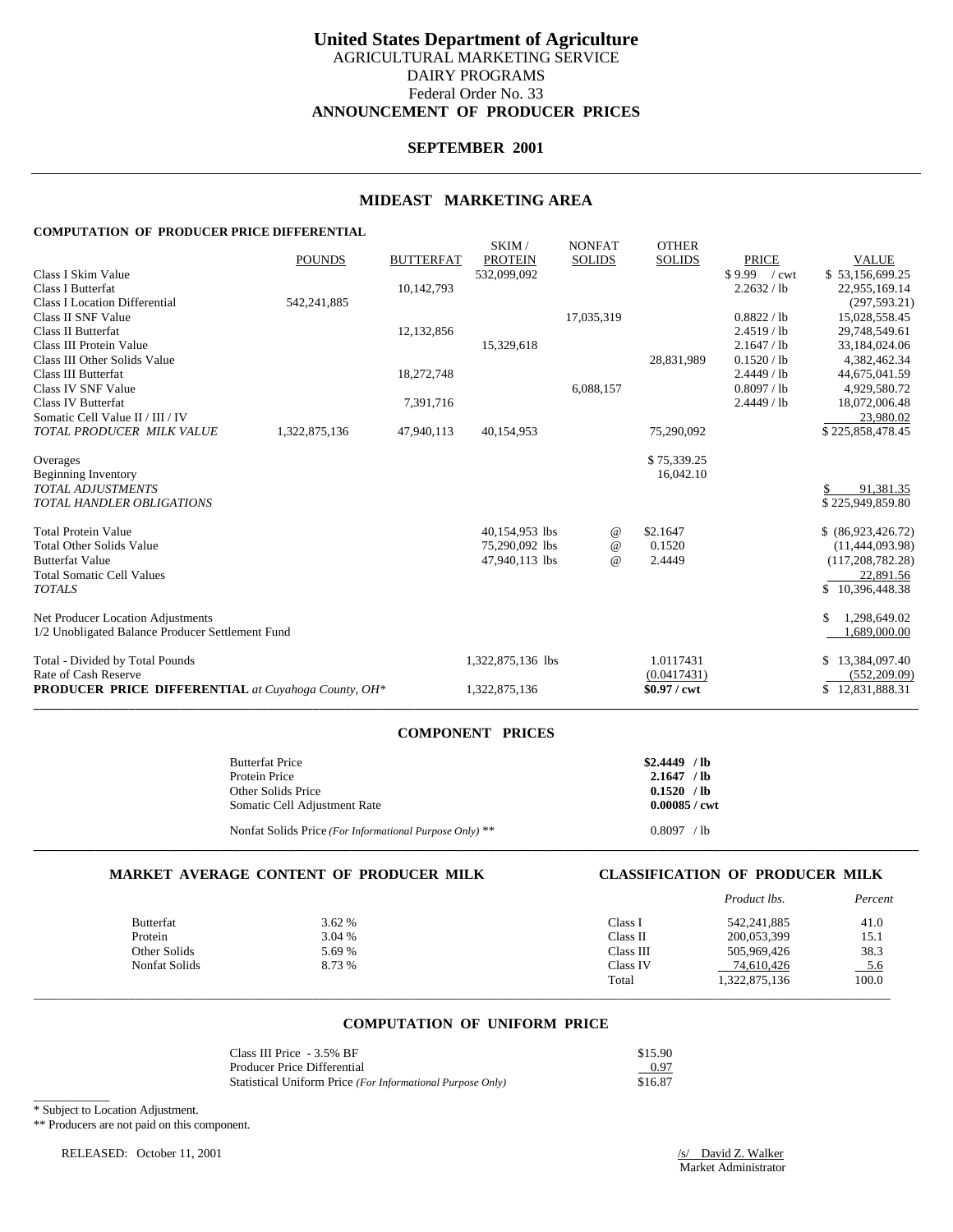# **ANNOUNCEMENT OF PRODUCER PRICES OCTOBER 2001**

## **MIDEAST MARKETING AREA**

SKIM / NONEAT OTHER

### **COMPUTATION OF PRODUCER PRICE DIFFERENTIAL**

|                                                            |               |                  | JAINI /           | <b>INVINEAT</b> | <b>UILLA</b>  |                |                    |
|------------------------------------------------------------|---------------|------------------|-------------------|-----------------|---------------|----------------|--------------------|
|                                                            | <b>POUNDS</b> | <b>BUTTERFAT</b> | <b>PROTEIN</b>    | <b>SOLIDS</b>   | <b>SOLIDS</b> | <b>PRICE</b>   | <b>VALUE</b>       |
| Class I Skim Value                                         |               |                  | 581,346,941       |                 |               | \$9.38<br>/cwt | \$54,530,343.07    |
| <b>Class I Butterfat</b>                                   |               | 11,046,032       |                   |                 |               | 2.5360 / lb    | 28,012,737.15      |
| <b>Class I Location Differential</b>                       | 592,392,973   |                  |                   |                 |               |                | (345, 210.29)      |
| Class II SNF Value                                         |               |                  |                   | 18,098,568      |               | 0.8889 / lb    | 16,087,817.09      |
| <b>Class II Butterfat</b>                                  |               | 14,049,822       |                   |                 |               | 1.6596 / lb    | 23,317,084.62      |
| Class III Protein Value                                    |               |                  | 17,511,723        |                 |               | 2.6664 / lb    | 46,693,258.20      |
| Class III Other Solids Value                               |               |                  |                   |                 | 32,261,963    | 0.1482 / lb    | 4,781,222.91       |
| Class III Butterfat                                        |               | 20,936,024       |                   |                 |               | 1.6526 / lb    | 34,598,873.30      |
| Class IV SNF Value                                         |               |                  |                   | 4,338,621       |               | 0.8041 / lb    | 3,488,685.15       |
| <b>Class IV Butterfat</b>                                  |               | 7,408,692        |                   |                 |               | 1.6526 / lb    | 12,243,604.38      |
| Somatic Cell Value II / III / IV                           |               |                  |                   |                 |               |                | 302,144.96         |
| TOTAL PRODUCER MILK VALUE                                  | 1,424,684,484 | 53,440,570       | 44,225,003        |                 | 81,140,051    |                | \$223,710,560.54   |
| Overages                                                   |               |                  |                   |                 | \$91,682.89   |                |                    |
| <b>Beginning Inventory</b>                                 |               |                  |                   |                 | (40, 380, 36) |                |                    |
| <b>TOTAL ADJUSTMENTS</b>                                   |               |                  |                   |                 |               |                | 51,302.53          |
| <b>TOTAL HANDLER OBLIGATIONS</b>                           |               |                  |                   |                 |               |                | \$223,761,863.07   |
| <b>Total Protein Value</b>                                 |               |                  | 44,225,003 lbs    | @               | \$2.6664      |                | \$(117,921,547.99) |
| <b>Total Other Solids Value</b>                            |               |                  | 81,140,051 lbs    | $^{\copyright}$ | 0.1482        |                | (12,024,955.58)    |
| <b>Butterfat Value</b>                                     |               |                  | 53,440,570 lbs    | $\omega$        | 1.6526        |                | (88, 315, 885.97)  |
| <b>Total Somatic Cell Values</b>                           |               |                  |                   |                 |               |                | (428, 652.38)      |
| <b>TOTALS</b>                                              |               |                  |                   |                 |               |                | 5,070,821.15       |
| Net Producer Location Adjustments                          |               |                  |                   |                 |               |                | 1,090,233.54<br>\$ |
| 1/2 Unobligated Balance Producer Settlement Fund           |               |                  |                   |                 |               |                | 591,000.00         |
| Total - Divided by Total Pounds                            |               |                  | 1,424,684,484 lbs |                 | 0.4739333     |                | 6,752,054.69       |
| Rate of Cash Reserve                                       |               |                  |                   |                 | (0.0439333)   |                | (625, 910.91)      |
| <b>PRODUCER PRICE DIFFERENTIAL</b> at Cuyahoga County, OH* |               |                  | 1,424,684,484     |                 | \$0.43 / cwt  |                | 6,126,143.78<br>\$ |
|                                                            |               |                  |                   |                 |               |                |                    |

| <b>COMPONENT PRICES</b>                                 |                        |
|---------------------------------------------------------|------------------------|
| <b>Butterfat Price</b>                                  | $$1.6526$ /lb          |
| Protein Price                                           | $2.6664$ /lb           |
| Other Solids Price                                      | 0.1482 / lb            |
| Somatic Cell Adjustment Rate                            | $0.00078 / \text{cwt}$ |
| Nonfat Solids Price (For Informational Purpose Only) ** | 0.8041 / lb            |
|                                                         |                        |

# **MARKET AVERAGE CONTENT OF PRODUCER MILK CLASSIFICATION OF PRODUCER MILK**

| <b>Butterfat</b>     | 3.75 % | Class I   | <i>Product lbs.</i><br>592,392,973 | Percent<br>41.6     |
|----------------------|--------|-----------|------------------------------------|---------------------|
|                      |        |           |                                    |                     |
| Protein              | 3.10 % | Class II  | 211,702,810                        | 14.9                |
| Other Solids         | 5.70 % | Class III | 565,707,354                        | 39.7                |
| <b>Nonfat Solids</b> | 8.80%  | Class IV  | 54,881,347                         | $\frac{3.8}{100.0}$ |
|                      |        | Total     | 1.424.684.484                      |                     |
|                      |        |           |                                    |                     |

## **COMPUTATION OF UNIFORM PRICE**

| Class III Price - 3.5% BF                                  | \$14.60 |
|------------------------------------------------------------|---------|
| Producer Price Differential                                | 0.43    |
| Statistical Uniform Price (For Informational Purpose Only) | \$15.03 |

\* Subject to Location Adjustment.

\_\_\_\_\_\_\_\_\_\_\_\_

\*\* Producers are not paid on this component.

RELEASED: November 12, 2001 /s/ David Z. Walker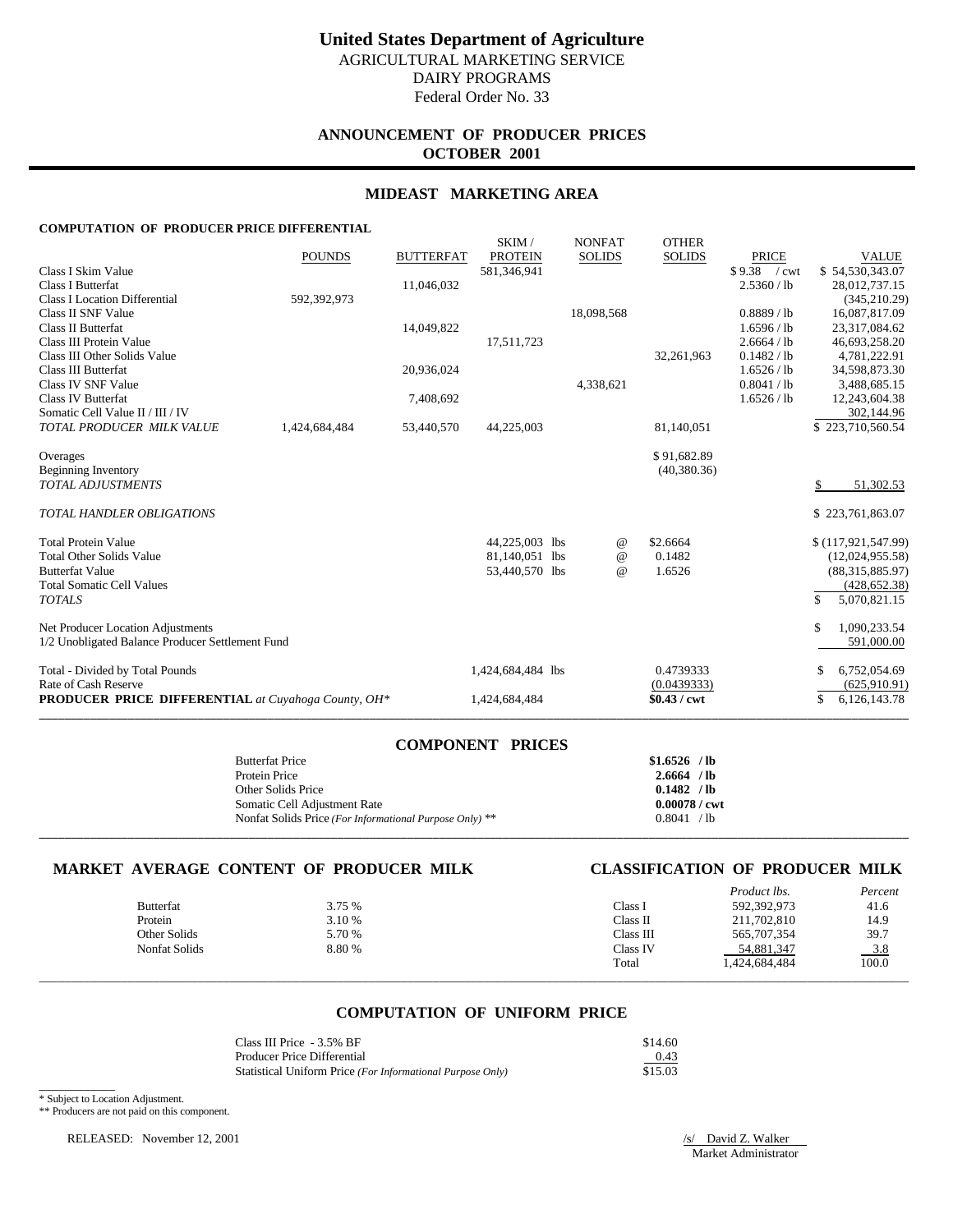# **ANNOUNCEMENT OF PRODUCER PRICES NOVEMBER 2001**

## **MIDEAST MARKETING AREA**

SKIM / NONEAT OTHER

### **COMPUTATION OF PRODUCER PRICE DIFFERENTIAL**

|                                                            |               |                  | <b>SIMBLE</b>     | NUNLAI        | <b>OTTLE</b> N |                       |                     |
|------------------------------------------------------------|---------------|------------------|-------------------|---------------|----------------|-----------------------|---------------------|
|                                                            | <b>POUNDS</b> | <b>BUTTERFAT</b> | <b>PROTEIN</b>    | <b>SOLIDS</b> | <b>SOLIDS</b>  | <b>PRICE</b>          | <b>VALUE</b>        |
| Class I Skim Value                                         |               |                  | 560,445,545       |               |                | \$11.60<br>/cwt       | \$65,011,683.23     |
| <b>Class I Butterfat</b>                                   |               | 10,986,253       |                   |               |                | 1.8756 / lb           | 20,605,816.08       |
| <b>Class I Location Differential</b>                       | 571,431,798   |                  |                   |               |                |                       | (305, 578.92)       |
| Class II SNF Value                                         |               |                  |                   | 16,946,603    |                | 0.8844 / lb           | 14,987,575.69       |
| Class II Butterfat                                         |               | 13,714,845       |                   |               |                | 1.4570 / lb           | 19,982,529.21       |
| Class III Protein Value                                    |               |                  | 19,474,230        |               |                | 1.8045 / lb           | 35, 141, 248.00     |
| Class III Other Solids Value                               |               |                  |                   |               | 35,772,474     | 0.1470 / lb           | 5,258,553.73        |
| <b>Class III Butterfat</b>                                 |               | 22,657,765       |                   |               |                | 1.4500 / lb           | 32,853,759.25       |
| Class IV SNF Value                                         |               |                  |                   | 3,794,310     |                | 0.7949/1 <sub>b</sub> | 3,016,097.03        |
| <b>Class IV Butterfat</b>                                  |               | 7,393,626        |                   |               |                | 1.4500 / lb           | 10,720,757.70       |
| Somatic Cell Value II / III / IV                           |               |                  |                   |               |                |                       | 387,246.97          |
| TOTAL PRODUCER MILK VALUE                                  | 1,448,079,744 | 54,752,489       | 44,925,584        |               | 82,301,346     |                       | \$207.659.687.97    |
| Overages                                                   |               |                  |                   |               | \$46,304.66    |                       |                     |
| <b>Beginning Inventory</b>                                 |               |                  |                   |               | (73,092.03)    |                       |                     |
| <b>TOTAL ADJUSTMENTS</b>                                   |               |                  |                   |               |                |                       | (26, 787.37)        |
|                                                            |               |                  |                   |               |                |                       |                     |
| <b>TOTAL HANDLER OBLIGATIONS</b>                           |               |                  |                   |               |                |                       | \$207,632,900.60    |
| <b>Total Protein Value</b>                                 |               |                  | 44,925,584 lbs    | $^{\circ}$    | \$1.8045       |                       | \$ (81,068,216.37)  |
| <b>Total Other Solids Value</b>                            |               |                  | 82,301,346 lbs    | $\omega$      | 0.1470         |                       | (12,098,297.89)     |
| <b>Butterfat Value</b>                                     |               |                  | 54,752,489 lbs    | $\omega$      | 1.4500         |                       | (79, 391, 109.05)   |
| <b>Total Somatic Cell Values</b>                           |               |                  |                   |               |                |                       | (609, 837.12)       |
| <b>TOTALS</b>                                              |               |                  |                   |               |                |                       | 34,465,440.17       |
|                                                            |               |                  |                   |               |                |                       |                     |
| Net Producer Location Adjustments                          |               |                  |                   |               |                |                       | 1,178,514.40<br>\$  |
| 1/2 Unobligated Balance Producer Settlement Fund           |               |                  |                   |               |                |                       | 884,000.00          |
| Total - Divided by Total Pounds                            |               |                  | 1,448,079,744 lbs |               | 2.5225099      |                       | 36,527,954.57       |
| Rate of Cash Reserve                                       |               |                  |                   |               | (0.0425099)    |                       | (615, 577, 25)      |
| <b>PRODUCER PRICE DIFFERENTIAL</b> at Cuyahoga County, OH* |               |                  | 1,448,079,744     |               | $$2.48$ / cwt  |                       | 35,912,377.32<br>\$ |
|                                                            |               |                  |                   |               |                |                       |                     |

| <b>COMPONENT PRICES</b>                                 |                        |
|---------------------------------------------------------|------------------------|
| <b>Butterfat Price</b>                                  | \$1.4500 / lb          |
| Protein Price                                           | $1.8045$ /lb           |
| Other Solids Price                                      | 0.1470 / lb            |
| Somatic Cell Adjustment Rate                            | $0.00062 / \text{cwt}$ |
| Nonfat Solids Price (For Informational Purpose Only) ** | $0.7949$ /lb           |
|                                                         |                        |

# **MARKET AVERAGE CONTENT OF PRODUCER MILK CLASSIFICATION OF PRODUCER MILK**

|                      |        |           | <i>Product lbs.</i> | Percent             |
|----------------------|--------|-----------|---------------------|---------------------|
| <b>Butterfat</b>     | 3.78 % | Class I   | 571,431,798         | 39.5                |
| Protein              | 3.10 % | Class II  | 199,072,089         | 13.7                |
| Other Solids         | 5.68 % | Class III | 628,486,089         | 43.4                |
| <b>Nonfat Solids</b> | 8.78 % | Class IV  | 49,089,768          | $\frac{3.4}{100.0}$ |
|                      |        | Total     | 1,448,079,744       |                     |
|                      |        |           |                     |                     |

## **COMPUTATION OF UNIFORM PRICE**

| Class III Price - 3.5% BF                                  | \$11.31 |
|------------------------------------------------------------|---------|
| Producer Price Differential                                | 2.48    |
| Statistical Uniform Price (For Informational Purpose Only) | \$13.79 |

\_\_\_\_\_\_\_\_\_\_\_\_ \* Subject to Location Adjustment.

\*\* Producers are not paid on this component.

RELEASED: December 12, 2001 /s/ David Z. Walker